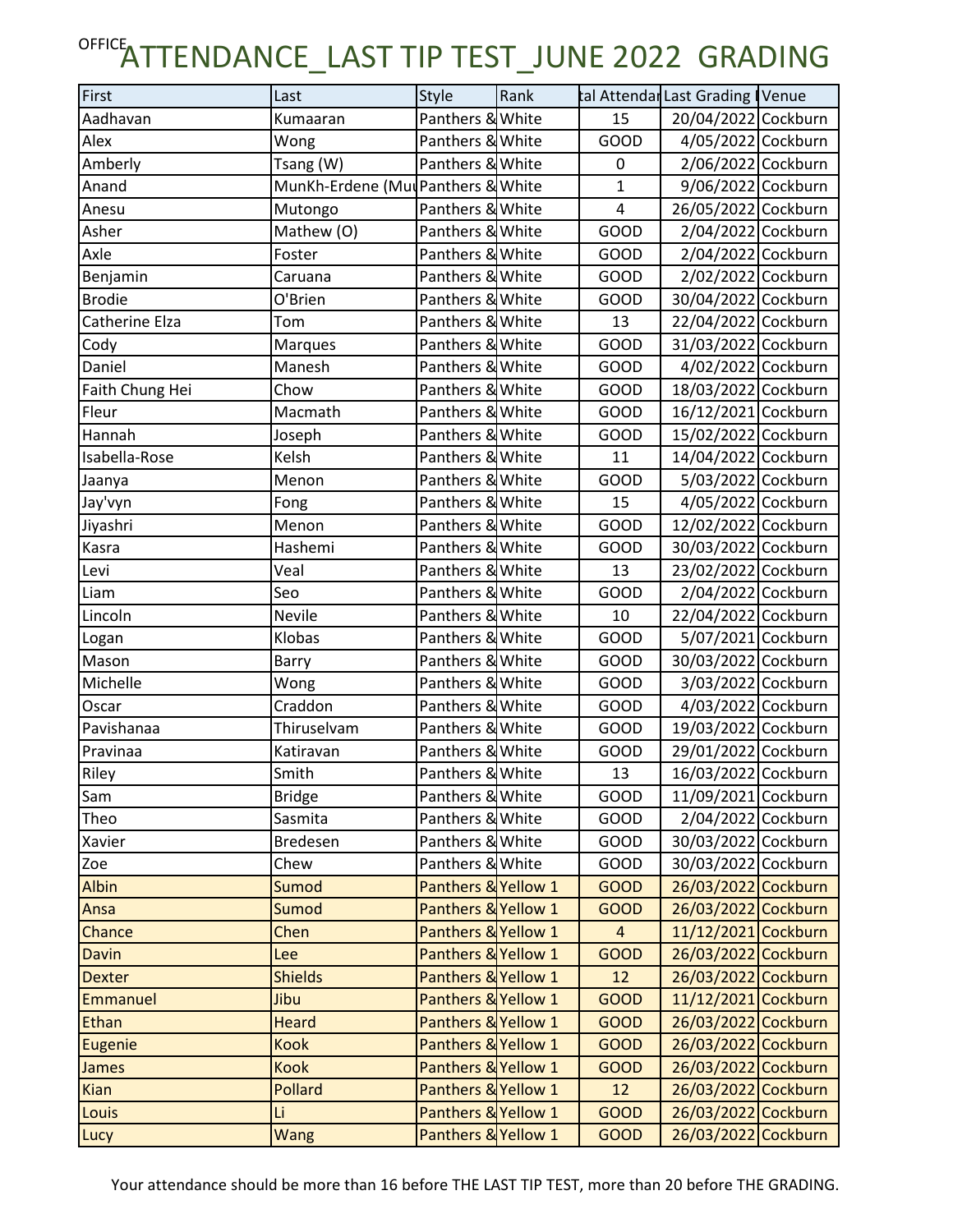| Luke               | <b>Bridle</b>                         | Panthers & Yellow 1 | <b>GOOD</b>    | 26/03/2022 Cockburn |
|--------------------|---------------------------------------|---------------------|----------------|---------------------|
| <b>Manna Elise</b> | <b>Flores</b>                         | Panthers & Yellow 1 | 15             | 26/03/2022 Cockburn |
| Raiden             | <b>Schultz</b>                        | Panthers & Yellow 1 | <b>GOOD</b>    | 26/03/2022 Cockburn |
| <b>Stella</b>      | <b>Cripps</b>                         | Panthers & Yellow 1 | <b>GOOD</b>    | 26/03/2022 Cockburn |
| <b>Taylor</b>      | <b>Shields</b>                        | Panthers & Yellow 1 | 11             | 26/03/2022 Cockburn |
| Tom                | Lewis                                 | Panthers & Yellow 1 | <b>GOOD</b>    | 27/06/2021 Cockburn |
| Violet             | <b>Cripps</b>                         | Panthers & Yellow 1 | <b>GOOD</b>    | 26/03/2022 Cockburn |
| Avlin              | <b>Bhuller</b>                        | Panthers & Yellow 2 | GOOD           | 26/03/2022 Cockburn |
| Cooper James       | <b>Briggs</b>                         | Panthers & Yellow 2 | GOOD           | 26/03/2022 Cockburn |
| Cristian           | Acquado                               | Panthers & Yellow 2 | GOOD           | 11/12/2021 Cockburn |
| Dilanma            | Ranasingha                            | Panthers & Yellow 2 | GOOD           | 11/12/2021 Cockburn |
| Dominic            | Joy                                   | Panthers & Yellow 2 | <b>GOOD</b>    | 26/03/2022 Cockburn |
| Fletcher           | Tilyard                               | Panthers & Yellow 2 | GOOD           | 26/03/2022 Cockburn |
| Isaac              | Li                                    | Panthers & Yellow 2 | GOOD           | 26/03/2022 Cockburn |
| Jack               | Pritchard                             | Panthers & Yellow 2 | GOOD           | 26/03/2022 Cockburn |
| Kate Anne          | Saguid                                | Panthers & Yellow 2 | GOOD           | 26/03/2022 Cockburn |
| Kimi               | Zheng                                 | Panthers & Yellow 2 | GOOD           | 26/03/2022 Cockburn |
| Korey              | <b>Brown</b>                          | Panthers & Yellow 2 | <b>GOOD</b>    | 26/03/2022 Cockburn |
| Layton             | Koh                                   | Panthers & Yellow 2 | <b>GOOD</b>    | 26/03/2022 Cockburn |
| Liam Paolo Buena   | Posadas                               | Panthers & Yellow 2 | GOOD           | 26/03/2022 Cockburn |
| Luca               | Pritchard                             | Panthers & Yellow 2 | GOOD           | 26/03/2022 Cockburn |
| Luka               | Riegler                               | Panthers & Yellow 2 | GOOD           | 26/03/2022 Cockburn |
| Raghavee           | Sanghan                               | Panthers & Yellow 2 | GOOD           | 26/03/2022 Cockburn |
| Reece              | <b>Bassett</b>                        | Panthers & Yellow 2 | $\mathbf{1}$   | 11/12/2021 Cockburn |
| Sanjay Naidu       | Sariki                                | Panthers & Yellow 2 | <b>GOOD</b>    | 26/03/2022 Cockburn |
| Anish              | Modi                                  | Panthers & Blue 1   | 14             | 26/03/2022 Cockburn |
| Gillian            | Paloma                                | Panthers & Blue 1   | $\overline{9}$ | 11/12/2021 Cockburn |
| <b>Henry</b>       | Campbell                              | Panthers & Blue 1   | <b>GOOD</b>    | 26/03/2022 Cockburn |
| Jacob              | Giustiniano                           | Panthers & Blue 1   | 14             | 26/03/2022 Cockburn |
| Jayden             | Harris-Polkinghorne Panthers & Blue 1 |                     | <b>GOOD</b>    | 18/09/2021 Cockburn |
| Luca               | Favazzo                               | Panthers & Blue 1   | <b>GOOD</b>    | 26/03/2022 Cockburn |
| Lucas              | Kan                                   | Panthers & Blue 1   | <b>GOOD</b>    | 26/03/2022 Cockburn |
| <b>Moshe Mango</b> | Flores (Mango)                        | Panthers & Blue 1   | <b>GOOD</b>    | 11/12/2021 Cockburn |
| Benjamin           | Ellis                                 | Panthers & Blue 2   | GOOD           | 26/03/2022 Cockburn |
| Claire             | Wang                                  | Panthers & Blue 2   | GOOD           | 26/03/2022 Cockburn |
| Gabriel            | Raspanti Gallo                        | Panthers & Blue 2   | 13             | 26/03/2022 Cockburn |
| Kirat Kaur         | Basati                                | Panthers & Blue 2   | GOOD           | 26/03/2022 Cockburn |
| Liam Taeyang       | Cha                                   | Panthers & Blue 2   | <b>GOOD</b>    | 26/03/2022 Cockburn |
| Luca               | Dinning                               | Panthers & Blue 2   | GOOD           | 26/03/2022 Cockburn |
| Miranda            | Duarte                                | Panthers & Blue 2   | GOOD           | 11/12/2021 Cockburn |
| Sam                | <b>Ning</b>                           | Panthers & Blue 2   | GOOD           | 26/03/2022 Cockburn |
| Sumarlee           | Barbour                               | Panthers & Blue 2   | GOOD           | 26/03/2022 Cockburn |
| Yannis             | Chylinski Zhang                       | Panthers & Blue 2   | GOOD           | 26/03/2022 Cockburn |
| Zoe                | Ellis                                 | Panthers & Blue 2   | GOOD           | 26/03/2022 Cockburn |
| Asher              | Tan                                   | Panthers & Brown 1  | <b>GOOD</b>    | 11/12/2021 Cockburn |
| <b>Brando Jack</b> | <b>Balazic</b>                        | Panthers & Brown 1  | <b>GOOD</b>    | 26/03/2022 Cockburn |
| Daniel             | Colgan                                | Panthers & Brown 1  | <b>GOOD</b>    | 27/03/2021 Cockburn |

Your attendance should be more than 16 before THE LAST TIP TEST, more than 20 before THE GRADING.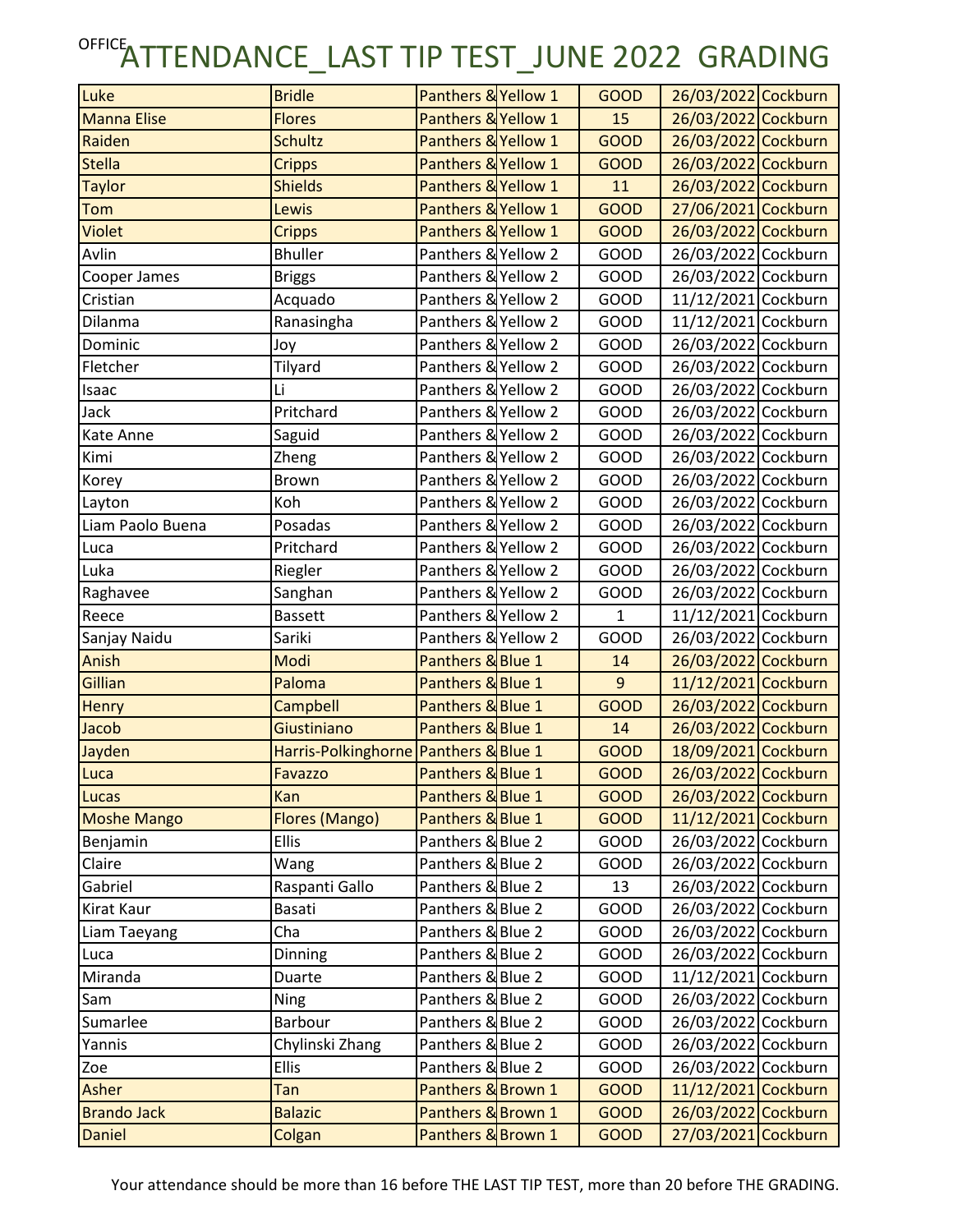| Earl Jan<br>Joshua         | <b>Alimurong</b>                     | Panthers & Brown 1<br>Panthers & Brown 1 | <b>GOOD</b>                | 26/03/2022 Cockburn                        |
|----------------------------|--------------------------------------|------------------------------------------|----------------------------|--------------------------------------------|
| <b>Krish</b>               | Lin<br>Singh                         | Panthers & Brown 1                       | <b>GOOD</b><br><b>GOOD</b> | 26/03/2022 Cockburn<br>26/03/2022 Cockburn |
| <b>Marsarina</b>           | Wong                                 | Panthers & Brown 1                       | <b>GOOD</b>                | 26/03/2022 Cockburn                        |
| <b>Muhammad Allaam Bin</b> | Muzammil                             | Panthers & Brown 1                       | <b>GOOD</b>                | 9/04/2022 Cockburn                         |
| <b>Nathan</b>              | Allen                                | Panthers & Brown 1                       |                            | 26/03/2022 Cockburn                        |
|                            |                                      |                                          | <b>GOOD</b>                |                                            |
| Taniya Maria               | Tobu                                 | Panthers & Brown 1                       | <b>GOOD</b>                | 26/03/2022 Cockburn                        |
| <b>Tiya Ann</b>            | Tobu                                 | Panthers & Brown 1                       | <b>GOOD</b>                | 26/03/2022 Cockburn                        |
| Anusha                     | <b>Bajik</b>                         | Panthers & Brown 2                       | GOOD                       | 26/03/2022 Cockburn                        |
| Aryana                     | Krishna                              | Panthers & Brown 2                       | 15                         | 26/03/2022 Cockburn                        |
| Brayden                    | Grubelich                            | Panthers & Brown 2                       | $\overline{2}$             | 11/12/2021 Cockburn                        |
| Euan                       | McKenzie                             | Panthers & Brown 2                       | GOOD                       | 26/03/2022 Cockburn                        |
| Isabel                     | <b>Burns</b>                         | Panthers & Brown 2                       | <b>GOOD</b>                | 24/03/2022 Cockburn                        |
| Lucy                       | Willoughby                           | Panthers & Brown 2                       | GOOD                       | 9/04/2022 Cockburn                         |
| Matthew                    | Thomas                               | Panthers & Brown 2                       | GOOD                       | 26/03/2022 Cockburn                        |
| Tusha                      | <b>Bajik</b>                         | Panthers & Brown 2                       | GOOD                       | 26/03/2022 Cockburn                        |
| <b>Aadarsh</b>             | Sah                                  | Panthers & Red 1                         | <b>GOOD</b>                | 9/04/2022 Cockburn                         |
| Aiden John                 | Penny                                | Panthers & Red 1                         | 15                         | 26/03/2022 Cockburn                        |
| Alyssa                     | <b>Bridle</b>                        | Panthers & Red 1                         | <b>GOOD</b>                | 26/03/2022 Cockburn                        |
| Arya                       | lyer                                 | Panthers & Red 1                         | <b>GOOD</b>                | 26/03/2022 Cockburn                        |
| Declan                     | Fang                                 | Panthers & Red 1                         | <b>GOOD</b>                | 26/03/2022 Cockburn                        |
| <b>Frances</b>             | Li                                   | Panthers & Red 1                         | <b>GOOD</b>                | 26/03/2022 Cockburn                        |
| Giovanni                   | Giustiniano                          | Panthers & Red 1                         | 15                         | 26/03/2022 Cockburn                        |
| Jamila                     | Arnaout                              | Panthers & Red 1                         | <b>GOOD</b>                | 9/04/2022 Cockburn                         |
| Jayden                     | <b>Brown</b>                         | Panthers & Red 1                         | <b>GOOD</b>                | 26/03/2022 Cockburn                        |
| Jeremiah                   | Joseph                               | Panthers & Red 1                         | <b>GOOD</b>                | 18/09/2021 Cockburn                        |
| Jessica                    | Sah                                  | Panthers & Red 1                         | <b>GOOD</b>                | 9/04/2022 Cockburn                         |
| Jonathan                   | Moon                                 | Panthers & Red 1                         | <b>GOOD</b>                | 26/03/2022 Cockburn                        |
| <b>Kaitlin</b>             | Carley                               | Panthers & Red 1                         | <b>GOOD</b>                | 26/03/2022 Cockburn                        |
| <b>Marco</b>               | Jiranek (OMLP Only) Panthers & Red 1 |                                          | N/A                        | 24/03/2022 Cockburn                        |
| Naysa Nawar                | Rubaiyyat                            | Panthers & Red 1                         | <b>GOOD</b>                | 26/03/2022 Cockburn                        |
| Owen                       | Jackson                              | Panthers & Red 1                         | <b>GOOD</b>                | 26/03/2022 Cockburn                        |
| Rohan                      | <b>Dahal</b>                         | Panthers & Red 1                         | <b>GOOD</b>                | 26/03/2022 Cockburn                        |
| Shona                      | Gaekwad                              | Panthers & Red 1                         | $\mathbf{0}$               | 26/03/2022 Cockburn                        |
| <b>Theodora Anna</b>       | <b>Berbece</b>                       | Panthers & Red 1                         | <b>GOOD</b>                | 11/12/2021 Cockburn                        |
| <b>Udaiveerr Konark</b>    | Anand (UV)                           | Panthers & Red 1                         | <b>GOOD</b>                | 11/12/2021 Cockburn                        |
| Zeneen                     | Pillay                               | Panthers & Red 1                         | <b>GOOD</b>                | 26/03/2022 Cockburn                        |
| Amber                      | Silverman                            | Panthers & Red 2                         | GOOD                       | 11/12/2021 Cockburn                        |
| Cailan                     | Thomas                               | Panthers & Red 2                         | 15                         | 26/03/2022 Cockburn                        |
| Jay                        | Deoskar                              | Panthers & Red 2                         | 11                         | 26/03/2022 Cockburn                        |
| Jovan                      | Mrzic                                | Panthers & Red 2                         | GOOD                       | 26/03/2022 Cockburn                        |
| Kailan                     | McShane                              | Panthers & Red 2                         | GOOD                       | 2/04/2022 Cockburn                         |
| Liam                       | McShane                              | Panthers & Red 2                         | GOOD                       | 26/03/2022 Cockburn                        |
| Mawel                      | Sarout-Dotte                         | Panthers & Red 2                         | GOOD                       | 18/09/2021 Cockburn                        |
| Nithin                     | Shivakumar                           | Panthers & Red 2                         | GOOD                       | 26/03/2022 Cockburn                        |
| Oliver                     |                                      | Panthers & Red 2                         | GOOD                       | 2/04/2022 Cockburn                         |
|                            | Tang<br>Chellumbrun                  |                                          |                            |                                            |
| Rayden                     |                                      | Panthers & Red 2                         | GOOD                       | 26/03/2022 Cockburn                        |

Your attendance should be more than 16 before THE LAST TIP TEST, more than 20 before THE GRADING.